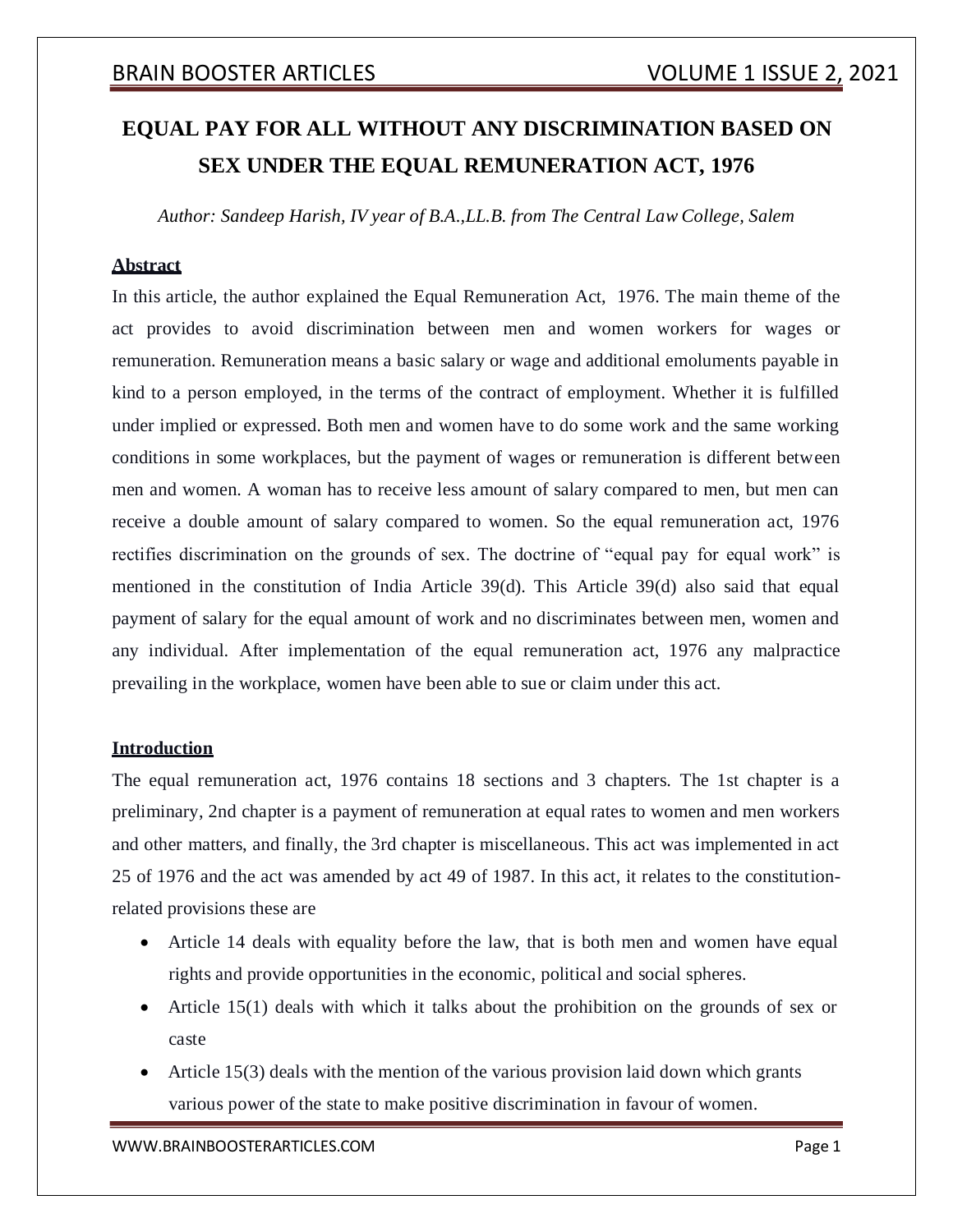- Article 16 deals with which provides special rights and which includes laws to be made for the benefit of children and women.
- Article 39 deals with equal pay for both sexes

These are the articles in the constitution that relates to the Equal remuneration act, 1976. The main important constitution provision which relates to this act is "Equal pay for equal work" under article 39 (d). Under section 1 of the act apply to the whole of India and also to Jammu and Kashmir.

### **Section 2 definition clause**

- Section  $2(a)$  defines appropriate government. An appropriate government has both the central and state government.
	- 1. Under the central government authority like railway administration, and related to a banking company, oilfields, mines are some major ports and any corporation which is established under the central act, and this corporation comes under the authority of the central government.
	- 2. And the other categories of employment come under the state government.
- $\bullet$  Section 2(b) defines the Commencement of this Act.

It means which date the act has been coming into force in respect of the establishment or employment.

• Section  $2(c)$  defines an employer

The employer defined in the Payment of Gratuity Act, 1972 under section 2(f)

Section  $2(d)$  defines a man and woman.

Men and women mean male and female human beings for any age group.

• Section  $2(e)$  defines notification.

Notification means any notification or message published in an official gazette.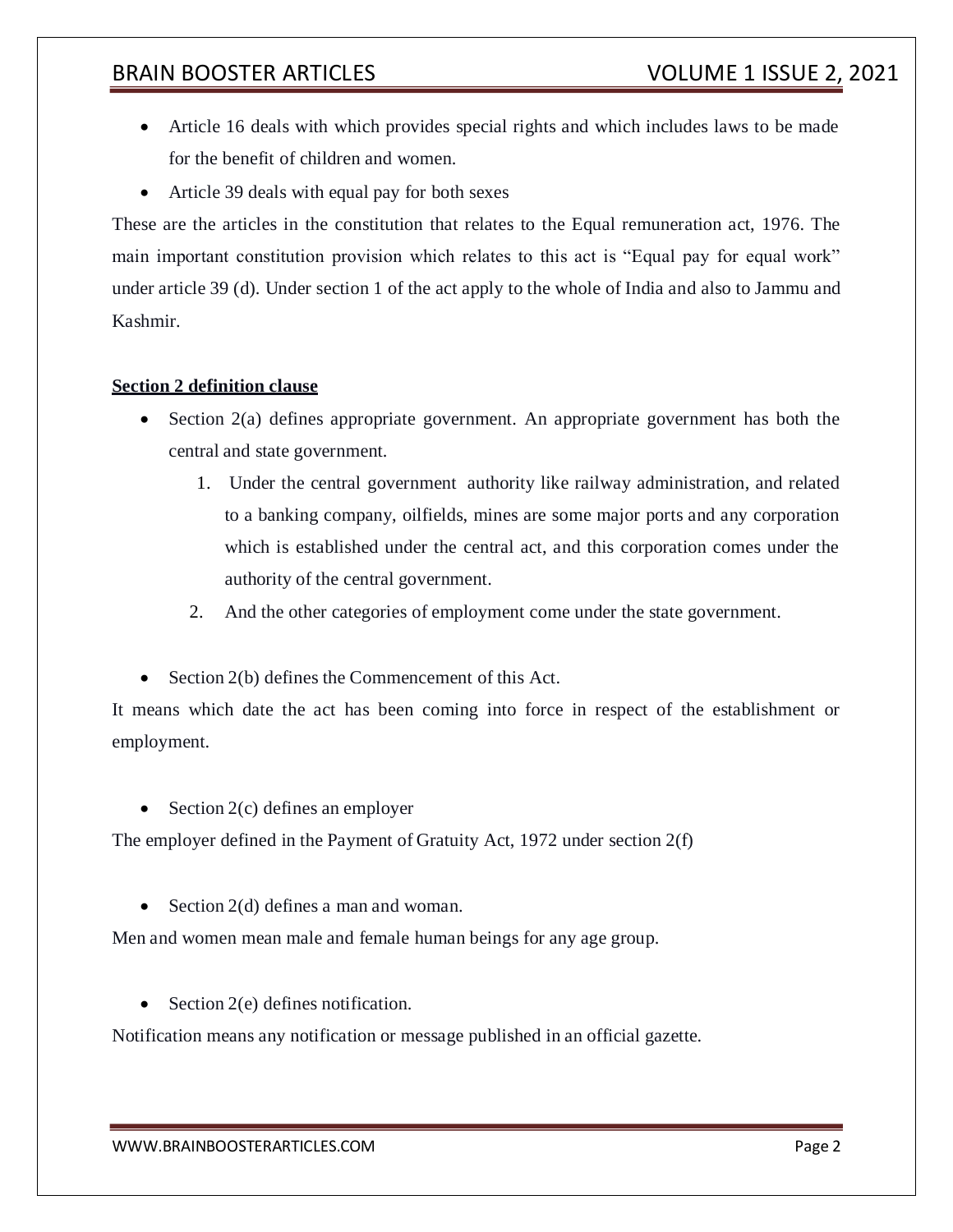• Section  $2(f)$  defines prescribed

Prescribed means prescribed rules made under this act.

• Section  $2(g)$  defines remuneration

Remuneration means a basic salary or wage or additional emoluments whatsoever payable, either in cash or in-kind, a person who is employed in respect of work or employment is done in such employment, whether the terms of the contract of employment are implied or an express was fulfilled.

 $\bullet$  Section 2(h) defines the same work or work of a similar nature

Same work or work of a similar nature means work in which respect of the effort, skill and responsibility to require the same, when performing under similar working conditions, by a woman or men the difference if any between the effort, skill and responsibility to require of a man and those required of a woman are in not of practical importance in related to the terms and conditions of employment.

 $\bullet$  Section 2(i) defines worker

Worker means a worker in any employment and establishment in respect of this act comes into force.

• Section  $2(i)$  defines words and expressions

Words and expressions are used under the act but not defined under the act. The term words and expressions are defined under the industrial disputes act, 1947.

### **Section 3 – Act to have overriding effect**

The chief Labour commissioner also the central industrial machinery has provided the effect of this act. This act was not affected by any terms and conditions for any other laws. The act provides special treatment for women. In section 3, the statement suggests that it will have an effect under all circumstances. And it also provides any special treatment for women in connection with the birth or expected birth of a child or the conditions and terms related to marriage, retirement, death or any of them will not affect that the present act.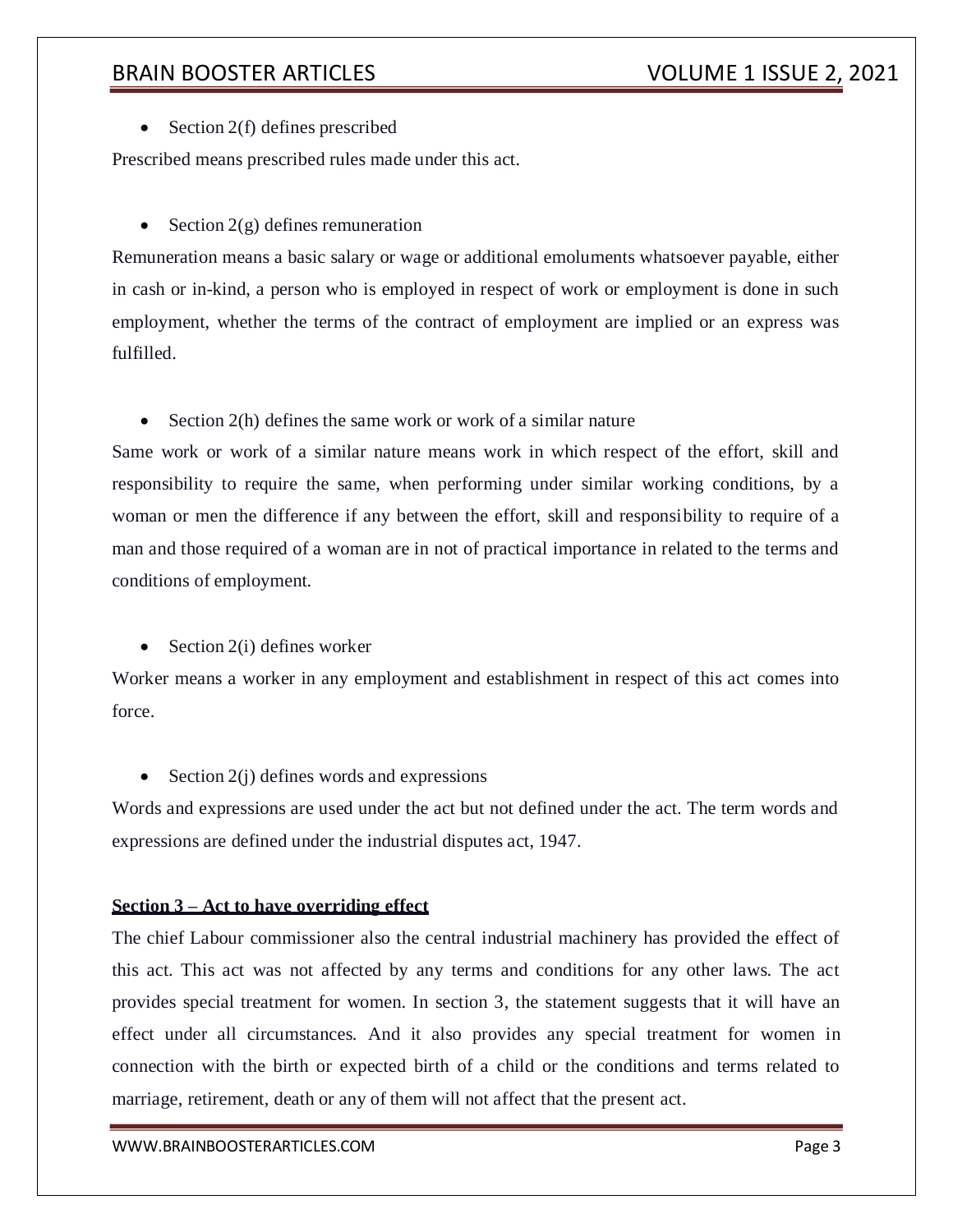## **Payment of remuneration at equal rates to women and men workers and other matters (chapter II) of the act deals with Section 4 to 7**

Chapter II of the act provides that the payment of remuneration at an equal amount pay both women and men workers and other matters.

## **Section 4 – Duty of the employer to provide equal remuneration to both men and women workers for the same work and in a similar nature**

The employer has been no discriminating against the employees on the grounds of sex, the remuneration is must be providing the same amount of nature of work. In this case of **the People's Union of Democratic Republic vs. Union of India 1982[1],** the employer has to pay the salary for women workers is 7 per day, and the employer has to pay the salary for male workers is 9.25 per day. The court held that both men and women do the same amount of work, employers pay an equal salary for both workers.

### **Section 5 – No discrimination to be made while recruiting men & women workers**

The act provides that there must not discriminate the recruiting for personnel based on grounds of sex. Section 5 states the no discriminate in remuneration. And also the act provides some exceptions related to the employment of women is prohibited. In certain places, there are hazardous working conditions. Women and children are not able to do the work in such places. So the section provides immunity from employment at those places.

### **Section 6 – Advisory Committee**

The main aim to create the advisory committee is the duty to increase employment opportunities. The government has taken some possible steps to change the remuneration policies in India. An advisory committee is appointed by the appropriate government. The appropriate government is already defined in section  $2(a)(1)$ . The advisory committee consists of at least 10 members. The members of the committee must be one-half women members in such a committee. For example, the committee has 10 members and that committee has compulsory for 5 women members. Because it will help to frame policies it will help people who are the real stakeholders. The factors which make a difference in the decision are the number of women at work, nature of work, hours of work, suitability of work and need to provide the opportunities. After considering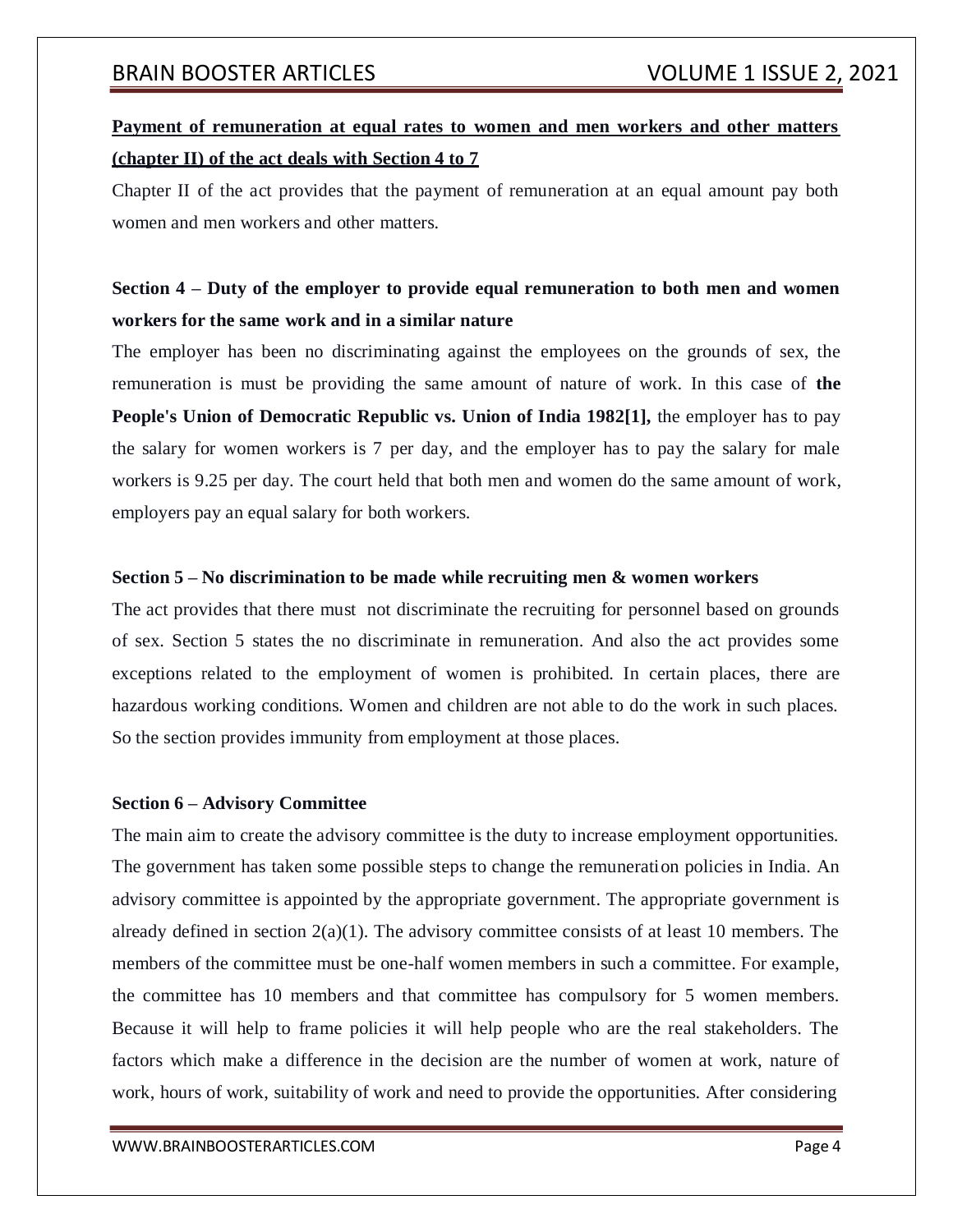the factors, the committees decide to bring an appropriate norm into effect. The advisory committee brings reform by understanding the requirements of the employees. The advisory committee is free to regulate its procedures. The appropriate government will implement the policies under the suggestion of the advisory committee.

## **Section 7 – Power of appropriate government to appoint authorities for deciding claims and hearing and complaints**

Any claims and complaints arising under the act shall be addressed to the appointed officer. Mainly the offenders were sued under the inequality of payment. The appointment officer was collecting accurate proof for the commitment of the offences. In case the discrimination was made in two or more works, the appointed officer decided the consequences. The appointed officer was inquired from both sides of parties, and the appointed committee was provided with the opportunities to tell the suggestions of both sides of the parties. The appropriate officer power is equal to the civil court; it is mentioned under chapter XXVI of the code of criminal product and section 195 of the civil procedure code 1908. The appointed officer provides the decision on the offence, and the decision is not satisfied, the parties go to appeal within 30 days from the date of order which is specified by the appropriate government.

### **Miscellaneous (Chapter III) of the deals with Section 8 to 18**

And the several miscellaneous powers and duties provided under chapter III of the Act.

### **Duty of employers to maintain registers Section 8**

Section 8 provides that every employer has to be compulsory to maintain registers or records is a duty. These registers contain detailed information regarding the remuneration. If there is an employee discriminate to pay the number of employers based on sex. The ascertainment of the offence is important to impose the correct amount of liability.

### **Inspectors Section 9**

Any offences were committed. The appropriate government has appointed inspectors. The inspectors are responsible for taking over the investigations. Inspectors must be public servants; the public servant is defined under section 21 of the IPC. The inspector post must be believed. Otherwise, his or her appointment will be considered unauthorized.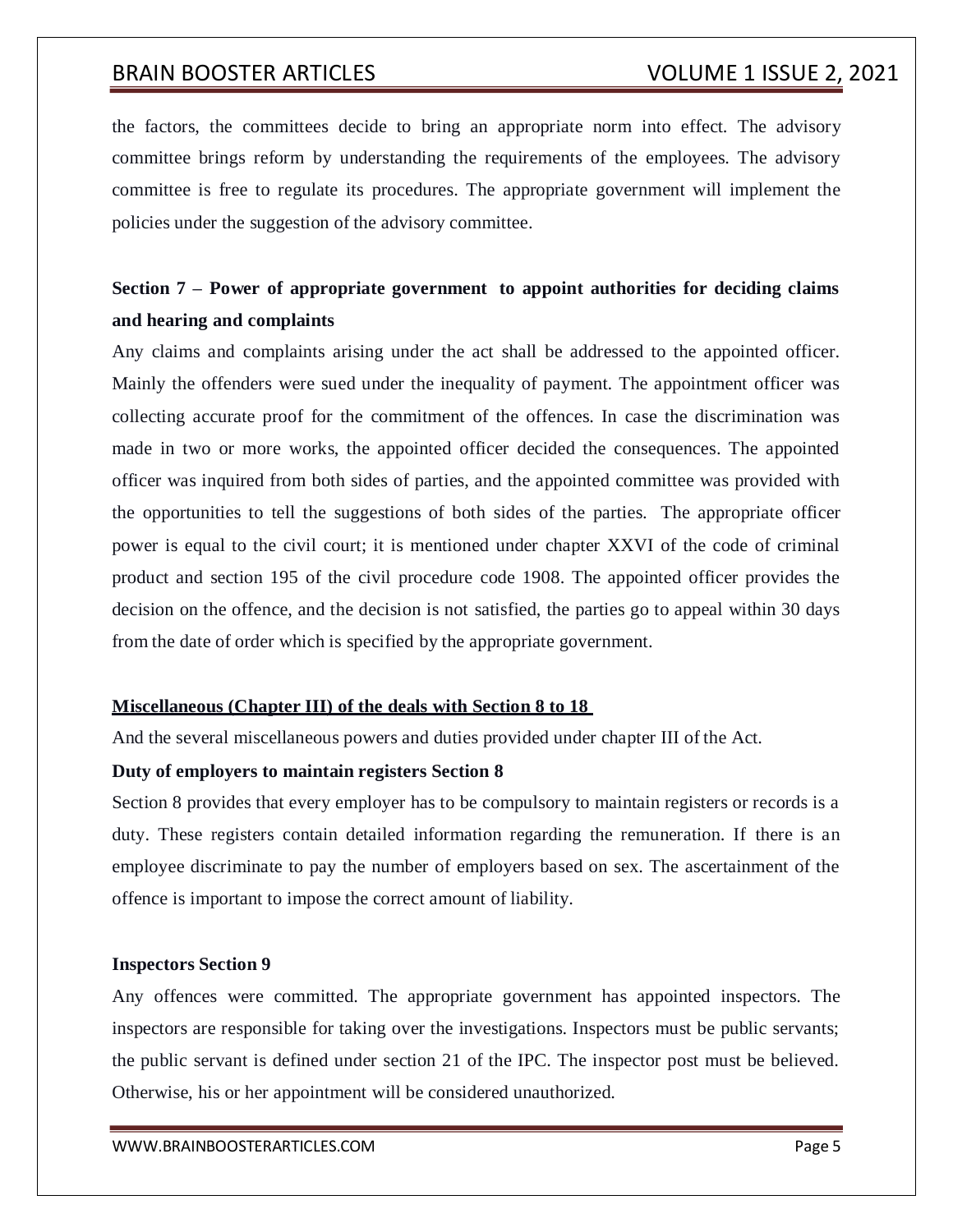The inspectors have certain powers for investigation, and the following powers of investigation are

- 1. Inspectors have entered the premises at reasonable hours.
- 2. Inspectors may call for any official document for examination.
- 3. Inspectors may examine the employers
- 4. Inspectors may call of any evidence at any given point
- 5. Inspectors make a copy of certain documents.

These are the power of inspectors to investigate the offences in such a manner.

### **Penalties Section 10**

Under section 10 of the act has to be provided with some norms the employer could not follow the norms the employer must pay a penalty under this section. These norms are

- 1. Fails to maintain registers
- 2. Fails to produce a register when required
- 3. Omits or refuses the evidence as per requirements
- 4. Fails to give any information
- 5. Make any of the requirements in contravention of the provision of this act
- 6. Payment makes unequal rates
- 7. Any discrimination based on sex
- 8. Fails to follow any direction of the mentioned act.

Employers who could not follow such norms shall be punishable with a fine of at least 10,000 and may extend to 20,000 or imprisonment, not less than 3 months, may extend to 1 year. In case the employers make more than one offence, punishment will increase based on the offences.

### **Offences of companies Section 11**

Section 11 of the act provides that if the offence is committed by anybody corporate, which includes industries or firms shall be deemed to be guilty of the offence if any person of such an industry or firm proves that such act was done without his or her knowledge or he or she exercises due diligence to prevent the act from happening.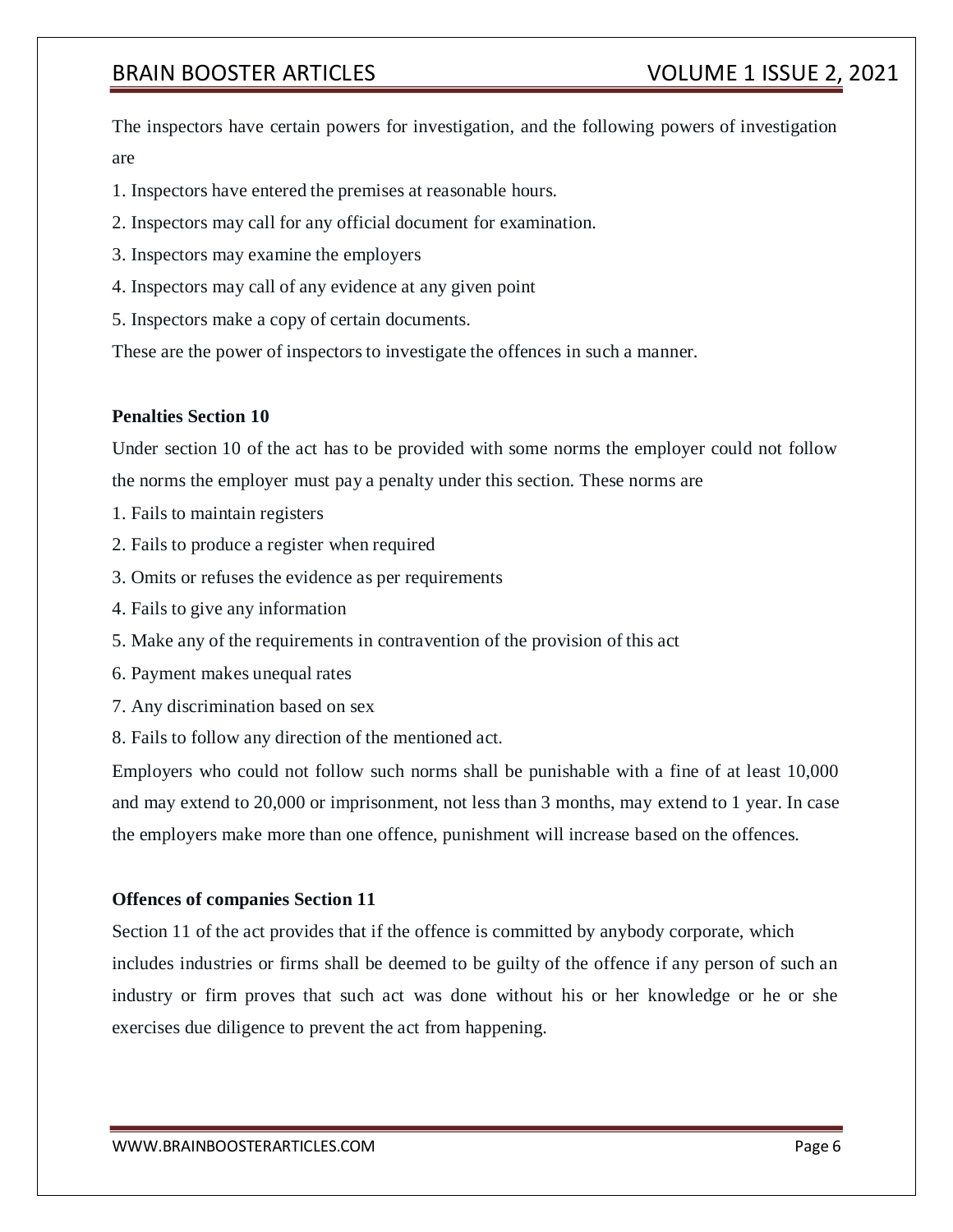### **Cognizance and trial of offences Section 12**

The equal remuneration act, 1976 was amended in 1987, section 12 of the act was amended during this amendment. This act also suggests that the judicial magistrate or metropolitan magistrate of the first class will be the authority at the lower position for review of such a case under the act. The court is allowed to take cognizance only on its knowledge or any complaint made by an appropriate government. An authorized officer can complain to such authority. The aggrieved person who is authorized is also authorized to take his complaint to the court. In this type of case, the court shall not entertain any complaints under the Act. The court involved in these matters must take immediate action to protect the employees from discrimination.

### **Power to make a rule Section 13**

Section 13 has provided power to the central government. The central government has the power to make regulations for the protection of the interest of the employees. This section provides the powers to the government to make policies and regulate any changes in that Act. The house of parliament has the power to implement the changes following due procedure. The employers have to employ those norms, so provided.

### **Power to the central government to give directions Section 14**

Section 14 of that act provides that the central government has the power to give direction for the state government as to the execution of the Act. The state government has complied with the directions, so provided.

### **Exclusion of certain cases Section 15**

In this section 15 was amended by The Equal Remuneration Act, 1987 in the section statesthat "Nothing in this act shall apply.

- a) To case affect any terms and conditions of the women's employment in compliance with those requirements of any law giving special treatment to those women
- b) To an any special treatment accorded to women in connection with
- (i) The expected or birth of a child

(ii) The conditions and terms relating to marriage, retirement or death or to any provision made in connection with that marriage, retirement or death.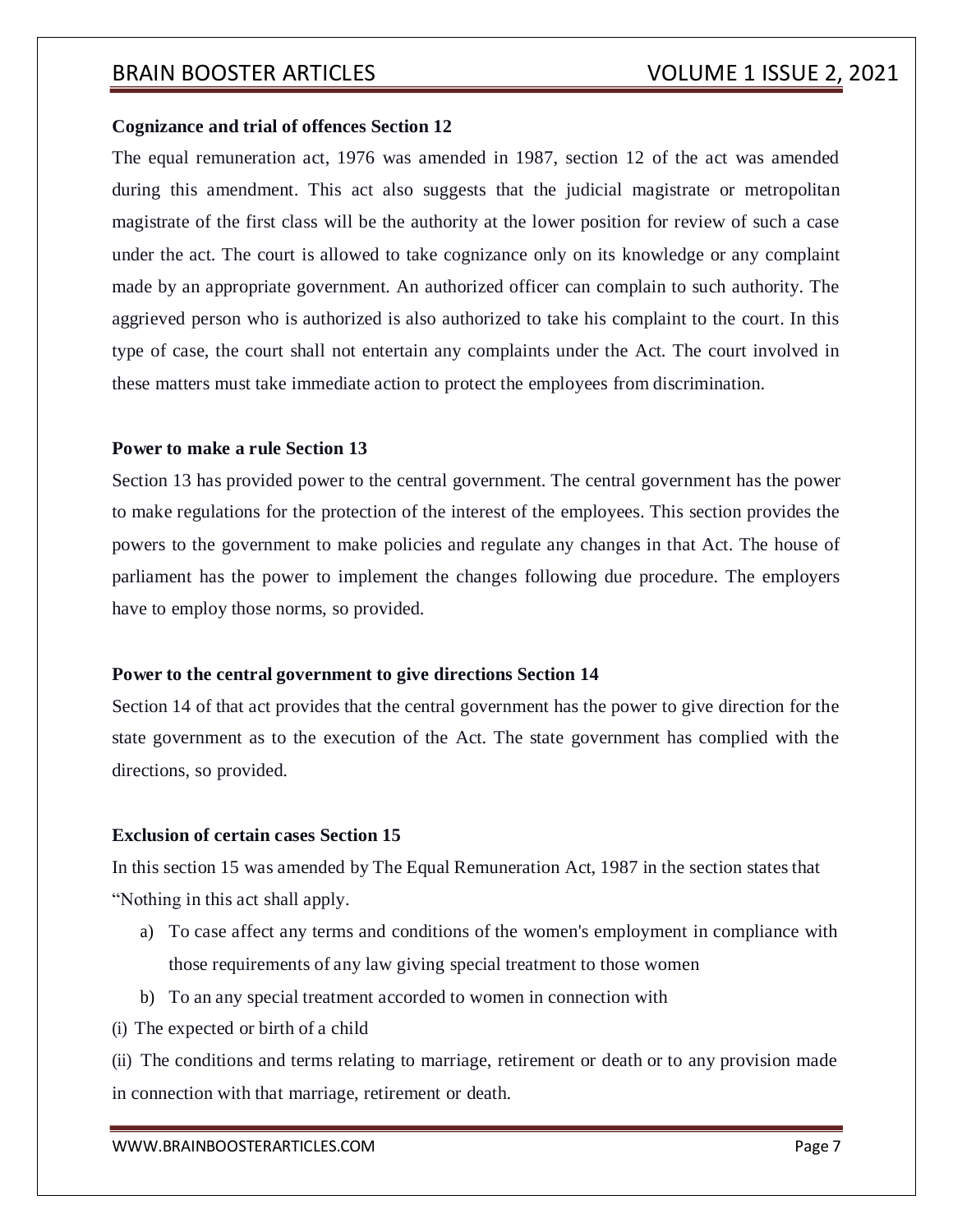The act provides that all possible exclusions are provided which helps with that protection of the interest of those women who can require special treatment. This emanates the idea of equity and the spirit of the protection of all kinds of rights.

### **Power to make a declaration Section 16**

In this act, section 16 provides an exception from the employer's liability in certain circumstances. The act provides a situation where that the employer has discriminated based on the ground, but sex will be exempted from prosecution if, after complete consideration of that case, the government deems fit.

### **Power to remove difficulties Section 17**

Section 17 has the power to remove difficulties for the necessary circumstances of that case. Such an act must be necessary to remove such difficulty. The implementation provisions must be carried out smoothly, without any difficulties.

### **Repeal and saving Section 18**

The equal remuneration ordinance, 1975 which was the act governing, before the implementation of the present act, stands repealed by the effect of this section of the current act. Any actions taken under the ordinance which are repealed will be deemed to be under the provisions of that present Act.

### **Conclusion**

The equal remuneration act, 1976 has removed the discrimination depends on the sex for equal pay for equal work without any discrimination. This act ratified the problems of unequal remuneration for women. After the act, both men and women workers are equally treated. This act provides that some exceptions for employers and the employers have come under the exception category, and the employer was not liable under the act. The act only deals with discrimination for unequal payment.